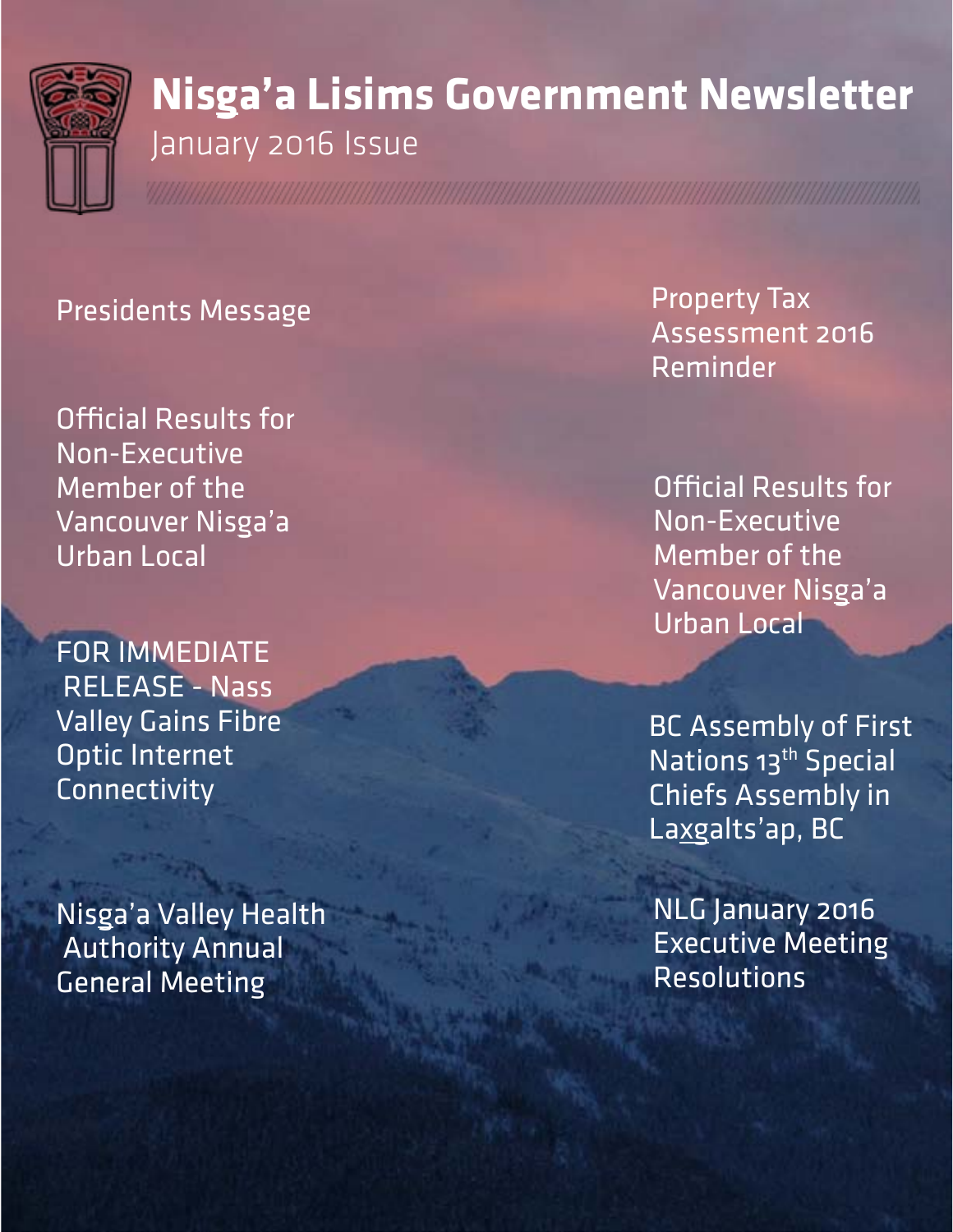# **President's Message**

I would like to begin by wishing everyone a happy new year. I know 2016 will be prosperous and productive for the Nisga'a Nation. 2016 is already shaping up to be an incredibly busy one for the Nisga'a Nation.

On behalf of the Nisga'a Nation I would like to extend condolences to all of our families that are experiencing grief and loss. It is indeed a difficult time for all of us.



The NLG Executive has been receiving regular reporting in respect of our vision of sustainable prosperity. As usual, our biennial Special Assembly of the Nisga'a Nation scheduled for May 2-6, 2016 in Gitlaxt'aamiks will be the forum in which we provide updates and receive feedback from Nisga'a citizens in respect of our vision to achieve sustainable prosperity.

In addition to the Special Assembly, the Nisga'a Nation will also be host to the BC AFN Special Chiefs Assembly to take place in Laxgalts'ap on March 14, 15, 16, 2016. This is a historic event, as it is the first time the BC AFN will convene a meeting on Nisga'a Lands. We can expect upwards of 200 Chiefs from across British



Columbia and additional guests that will witness this meeting.

We are now going in to our second year of property taxation. All residents on Nisga'a Lands should have received a letter from BC Assessment in early January after which Property Tax notices will be issued from Nisga'a Lisims Government's Property Tax Administrator. Feel free to contact our helpful property tax administrative staff at NLG for

assistance in this regard.

In closing, I wish to acknowledge the hard work and dedication of all Nisga'a basketball teams heading to the 57th annual All Native Basketball Tournament in Prince Rupert. Best wishes to all of you.

N'uum' an k'ap hoohl ts'eets'iksimis, siwatdihl angigatgum ahl Nisga'a.

Hlaa sim hagwin diltgum dim di'akhlgum dim gwilks-guudim' hligaphl ts'eets'iksim geets'. Ii nidii hasagamhl dim lak'imhl ligit-naa agutgusis. Nagan wilhl dim mahldit loosim' nda wilaa yeehl hahlal's gusis.

Wilaay' wil wilaasim' guhl anheeis. Dim di'akhlgumhl dim sayt-hahlal'sim, luu-hahlal'sim jidaa hlaa hlisgum' didalgimhl provincial government ganhl federal government wilaa wilhl ts'eets'iks as gusis.

Nagan wilhl t'ooyaksi'y n'isim' ii gabiihl hiy'is.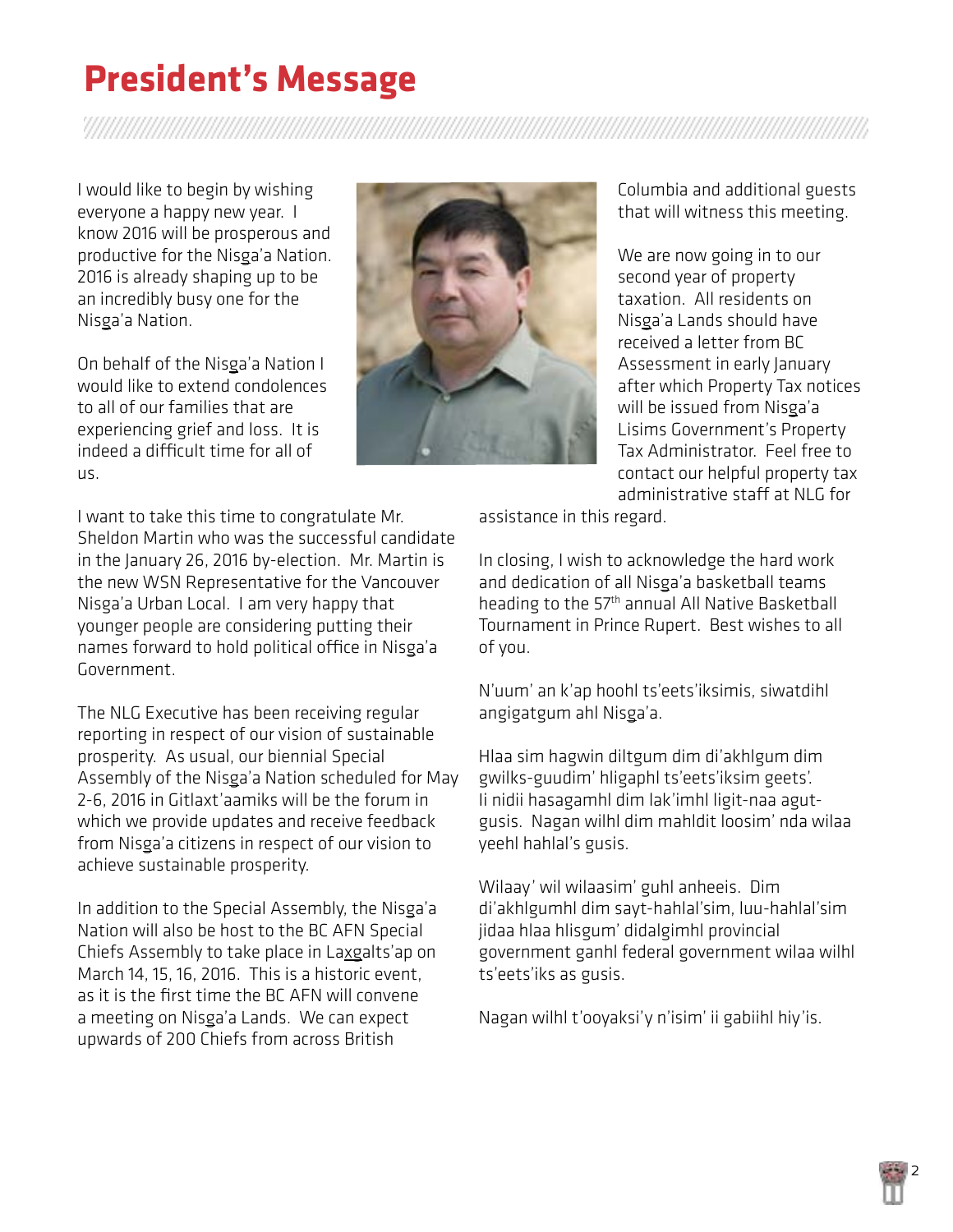# **Notice of Official Results for Non-Executive Member of the Vancouver Nisga'a Urban Local**

a a shekarar wasan wasan wasan wasan wasan wasan wasan wasan wasan wasan wasan wasan wasan wasan wasan wasan w

### Notice in Accordance with Nisga'a Law

## NOTICE OF OFFICIAL RESULTS

### FOR NON-EXECUTIVE MEMBER of the VANCOUVER NISGA'A URBAN LOCAL

### IN THE JANUARY 26, 2016

### BY-ELECTION FOR the VANCOUVER NISGA'A URBAN LOCAL

As Nisga'a Elections Officer, under section 65 of the Nisga'a Elections Act, I hereby declare the following official results for the elected office of Non-Executive Member of the Vancouver NisÞa'a Urban Local:

| Travis G. Angus     | 51 accepted votes |
|---------------------|-------------------|
| Sheldon J. Robinson | 61 accepted votes |
| Sherry E. Small     | 19 accepted votes |

Accordingly, the following person is elected to the office of Non-Executive Representative of the Vancouver Nisga'a Urban Local:

### **Sheldon J. Robinson**

January 29, 2016

Carmen Gosnell

Nisga'a Elections Officer

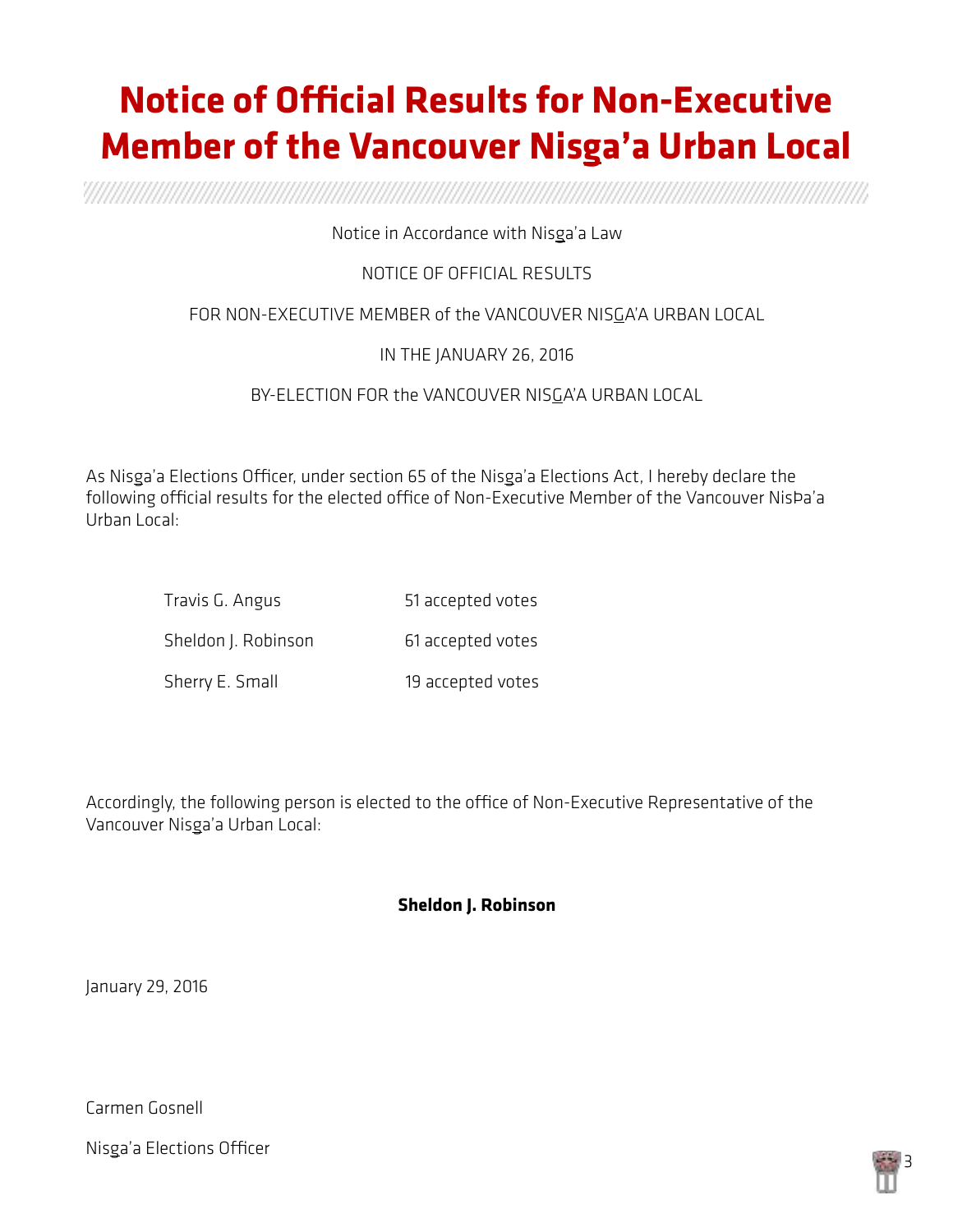# **FOR IMMEDIATE RELEASE - Nass Valley Gains Fibre Optic Internet Connectivity**

January 19, 2016, Gitlaxt'aamiks, B.C. – A major milestone negotiated in the 2011 Northwest Transmission Line benefits agreement between the Nisga'a Nation and BC Hydro has come to fruition.

Lisims Communications – a Nisga'a Nationowned and operated internet service provider and subsidiary of Nisga'a Pacific Ventures LP announced that as of 7:00am on December 8, 2015, the internet connection into the Nass Valley has been upgraded to fibre optic for all Nisga'a Government entities, businesses and residential subscribers.

"The 2011 benefits agreement between the Nisga'a Nation and BC Hydro was the first major agreement achieved under the Nass Area Strategy," said President H. Mitchell Stevens. "We are still realizing the benefits of that agreement today. Nass Valley residents are the ultimate beneficiaries with this improved infrastructure that will see an increase in bandwidth and significant improvements in internet speed and connection stability."

"The benefit agreement between the Nisga'a Nation and BC Hydro has delivered a range of benefits– from employment opportunities during construction of the Northwest Transmission Line to fibre optic connectivity for the community more recently," said Greg Reimer, BC Hydro's Executive Vice President of Transmission and Distribution. "In addition to the benefits provided to the Nisga'a Nation directly, the new line provides remote northern communities with access to affordable, reliable and clean electricity."

These upgrades received partnership funding and technical support from the Pathways to Technology project ([www.pathwaystotechnology.](http://www.pathwaystotechnology.ca/) [ca\)](http://www.pathwaystotechnology.ca/), an initiative managed by All Nations Trust Company to bring affordable and reliable highspeed Internet connectivity to all 203 First Nations in BC.

"We're working to ensure First Nations people can connect with the world no matter where they live," said Ruth Williams, Pathways to Technology Project Manager. "Access to broadband Internet enhances health care and education and powers up local economies."

The Pathways project has supported Nisga'a Nation communities with training services to increase computer literacy. Pathway's Sustainable Technology Services program empowers First Nations people with the skills to create a better future for themselves and their community.

"This is a significant improvement to our infrastructure, and throughout 2016 more improvements will be added" says Nisga'a Pacific Ventures Chief Executive Officer Harry Nyce, Jr.

"Our new equipment configures separate and discrete networks designed for each major business user and upgraded connections to the Nisga'a Villages of Gitlaxt'aamiks, Gitwinksihlkw and Laxgalts'ap."

"We will move Gingolx to the full 45mb of the microwave connection service upon the completion of the migration of the other communities to the new network" concluded Nyce.

For more information, contact:

Bobby Clark, Communications Manager Nisga'a Lisims Government (250) 633 3000 [bobbyc@nisgaa.net](mailto:bobbyc@nisgaa.net)

or

Andre Cardinal, Director of Operations Lisims Communications LP A Division of Nisga'a Pacific Ventures (250) 633 5150 [andre.cardinal@npvlp.ca](mailto:andre.cardinal@npvlp.ca)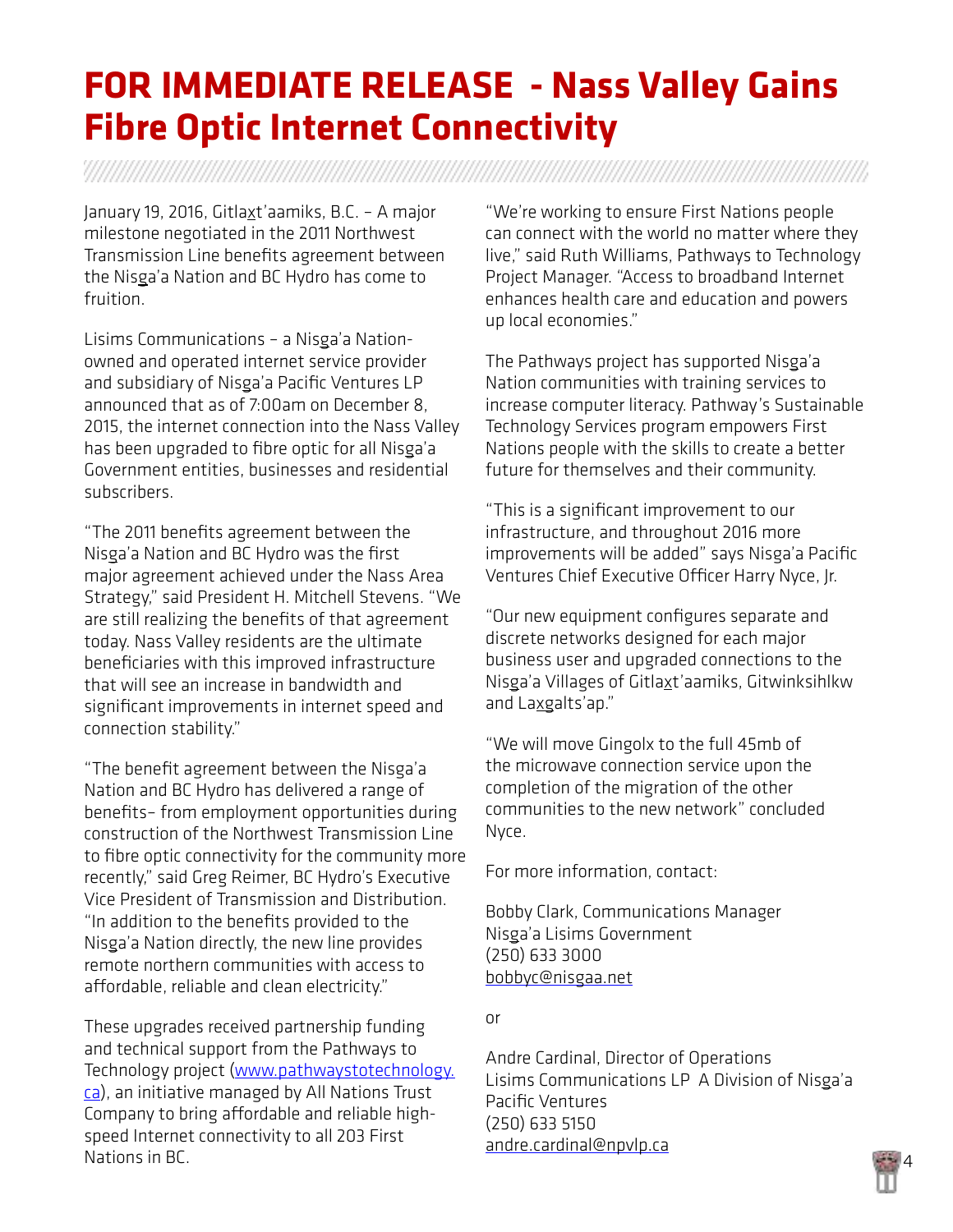# **NOTICE IN ACCORDANCE WITH NISGA'A LAW Special Assembly of the Nisga'a Nation - 2016**

a a shekarar wasan wasan wasan wasan wasan wasan wasan wasan wasan wasan wasan wasan wasan wasan wasan wasan w

TO: Members of the NISGA'A NATION

FROM: Nisga'a Lisims Government Executive

DATE: January 19, 2016

TAKE NOTICE THAT in accordance with the Constitution of the Nisga'a Nation and the Nisga'a Government Act, the Nisga'a Lisims Government (NLG) Executive via NLG Executive Resolution 2015 / 109 has scheduled a Special Assembly of the Nisga'a Nation to take place Monday May 2, 2016 to Friday May 6, 2016 at the Gitlaxt'aamiks Recreation and Cultural Centre.

This meeting will be called to order at 1:00 p.m. on Monday, May 2<sup>nd,</sup> 2016.

For more information, visit our website at [www.nisgaanation.ca](http://www.nisgaanation.ca/).

Sincerely,

NISGA'A LISIMS GOVERNMENT

H. Mitchell Stevens, President

Sim'oogit K'aw'een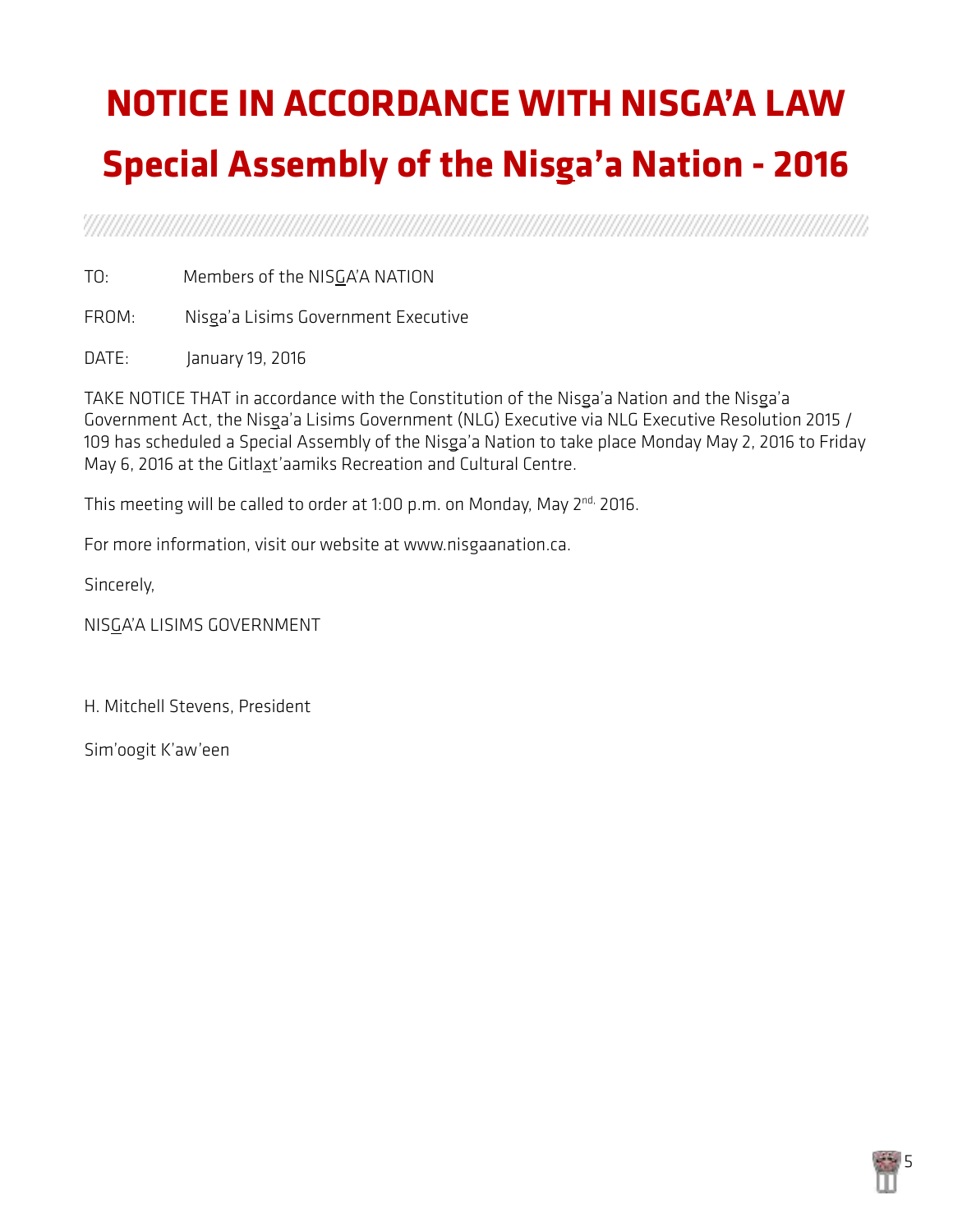# *strength*

# *pride*

# *determination*

# 57 TH ANNUAL ALL-NATIVE<br>
BASKETBALL TOURNAMENT

These are the qualities that you as the athletes of the 57th Annual All-Native Basketball Tournament bring to the game every time you play.

The Nisga'a Nation wishes every success to all participants of the tournament as you represent your communities in the spirit of friendly competition. Si'aamhl wilsim' — continue to do well.

*Nisga'a Nation /*<br><u>staiving son sust</u>a STRIVING FOR SUSTAINABLE PROSPERITY AND SELF-RELIANCE SUSTAINABLE



Nisga'a Lisims Government<br>Santawit a Sant Sayt-K'ilim-Goot<br>one heart, one nath, on one heart, one path, one nation



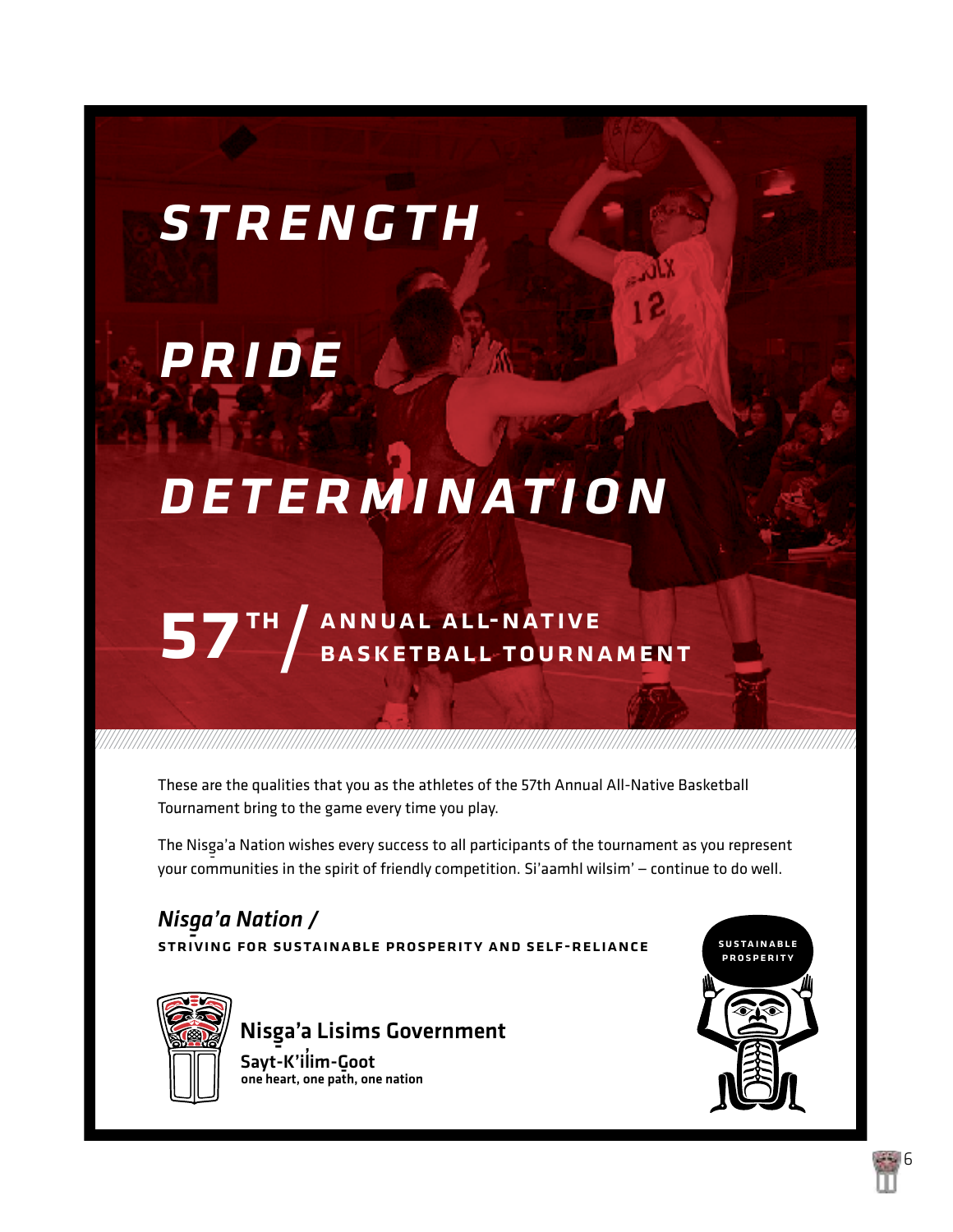

## *Building hopes & dreams on the strength of our Nation* **February 26 & 27, 2016**  $\bigcirc$

The community of Gitlaxt'aamiks with Gitlaxt'aamiks Ceremonial Dancers Invite you to join and share the Nisga'a New Year Celebrations Gitlaxt'aamiks Recreation Centre – New Aiyansh, BC

Friday February 26, 2016 **3 PM Start 8 PM Grand entry** Saturday February 27, 2016

**10 am Start**

And I

Friday **6 PM Dinner at Auditorium Saturday 9 AM Continental Breakfast** 

**12:30 PM Lunch**

**at Auditorium**

# Participants Contact

**Facebook: Hobiyee 2016 Cynthia Gonu Phone: 250-633-3100 Fax: 250-633-2271 Email: Cynthia@peopleofthegrizzly.com**

Saturday Tribal Picnic **4 PM Dinner in Rec Centre Hosted by each Tribe Eagles, Wolves, Killerwhales & Frogs**

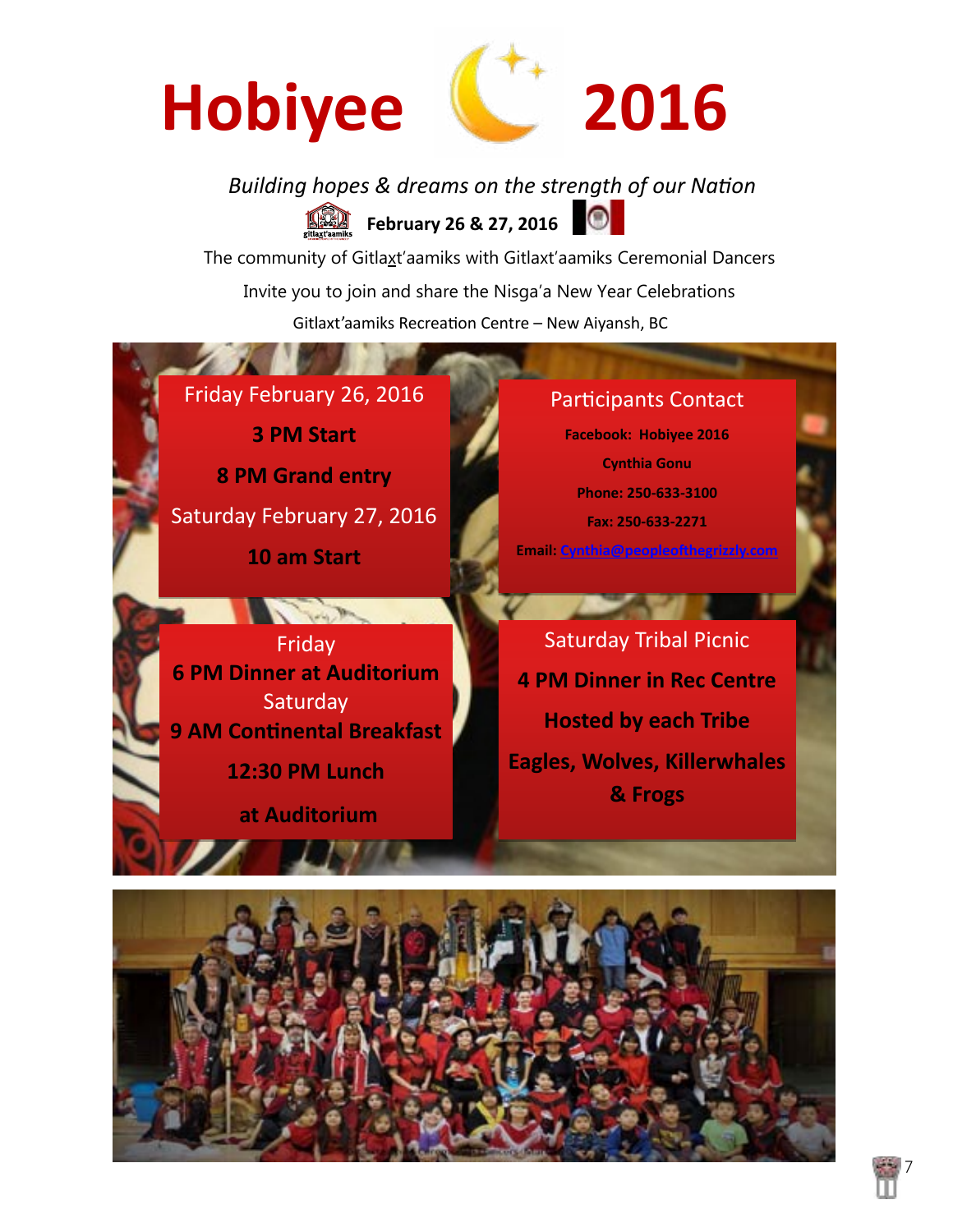

# **BC ASSEMBLY OF FIRST NATIONS**

# **13th Special Chiefs Assembly**

**March 14th, 15th, & 16th, 2016**

Laxgalts'ap Community Centre, Greenville, BC

# **IMPORTANT SAVE THE DATE**

To: All BC Chiefs and Delegates

From: BC Regional Chief Shane Gottfriedson

The BC Assembly of First Nations(BCAFN) will be hosting the Special Chiefs Assembly on March 14<sup>th</sup>, 15<sup>th</sup>, & 16<sup>th</sup>, 2016 on Nisga'a Territory at the Laxgalts'ap Community Centre located at 441 Church Street in Greenville, BC V0J 1X0.

## **More information to follow**.

Contact us at:

| <b>BC ASSEMBLY OF FIRST NATIONS</b> | Tel: | 250-828-9757                       |
|-------------------------------------|------|------------------------------------|
| 312-345 Chief Alex Thomas Way       | Fax: | 250-828-9893                       |
| Kamloops, B.C.                      |      | Email: executive.assisant@bcafn.ca |
| V2H 1H1                             |      | Web: www.bcafn.ca                  |

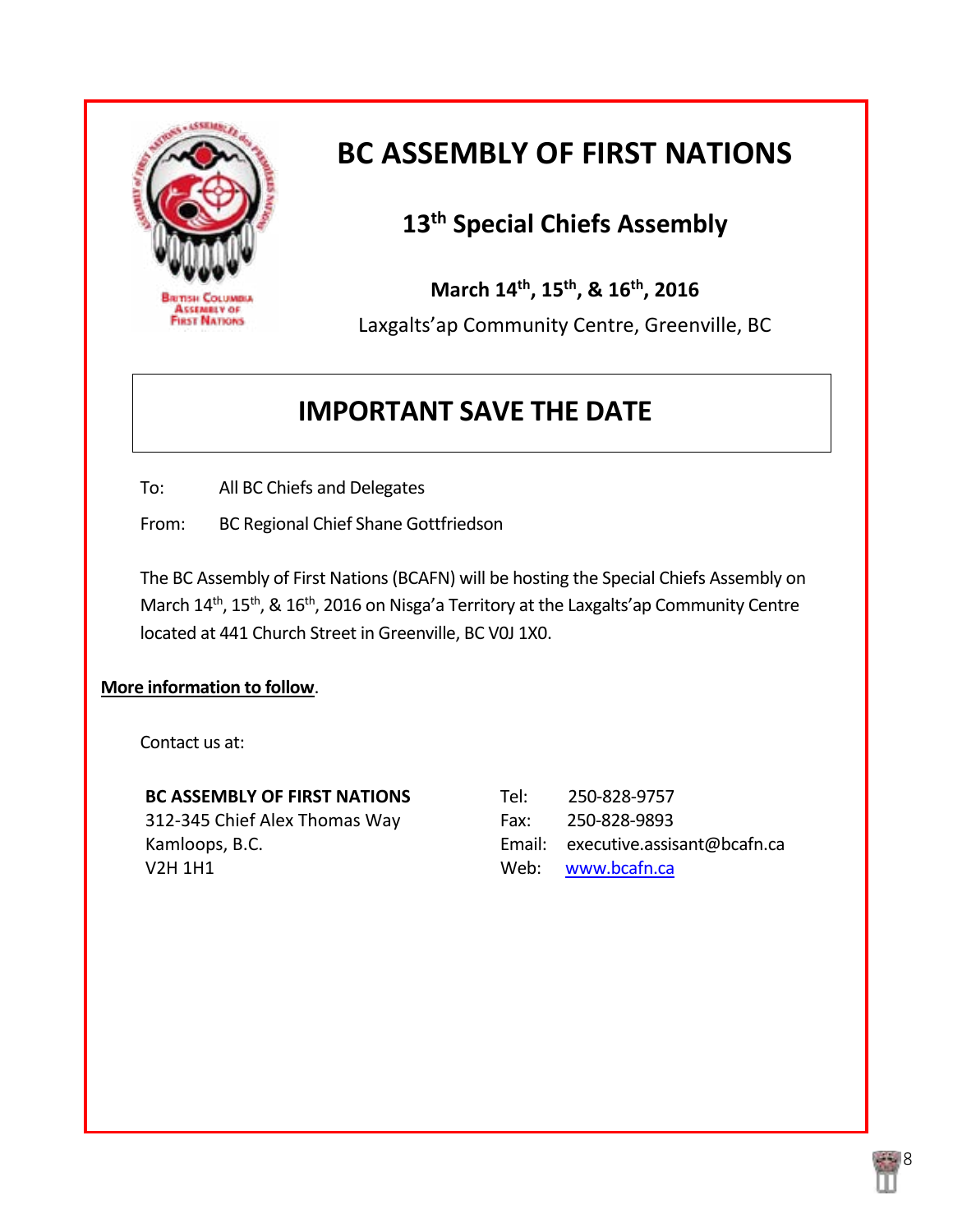



# **MAJAGALEEHL NISGA'A IS HOSTING A BENEFIT PERFORMANCE TO RAISE AWARENESS AND PROVIDE ASSISTANCE TO THE HOMELESS POPULATION**

# **Community Connections Benefit**

# **is Postponed to Feb 20, 2016**

# **WE ARE SEEKING YOUR SUPPORT**

*Financial Contributions - if required, tax Receipts will be provided for a minimum of \$25. Cheque's are to be made payable to the City of Terrace.*

*Donations of blankets, sheets, pillows, jackets, hat/gloves/scarves, toothpaste/brush, comb/brush, socks, personals, gift bags, etc.. will be accepted and distributed on site, and to shelters.*

*Every little bit helps….*

**WE CAN CHANGE ONE LIFE AT A TIME AND GIVE BACK THE DIGNITY TO THOSE WHO NEED IT MOST**

# **THE EVENT WILL BE HELD AT THE KITSUMKALUM HALL Saturday February 20, 2016 - Doors open at 6:00 pm**

**Kermode Friendship Centre will be providing Transportation to and from the Shelters and KitsumKalum Hall**

### **Please Contact the following for:**

**Kermode Friendship for Bus transportation** Executive Director, Cell 250 635 1476 **Majagaleehl Nisga'a for general information:** Craig McKay 250-621-3393 or 250-975-0033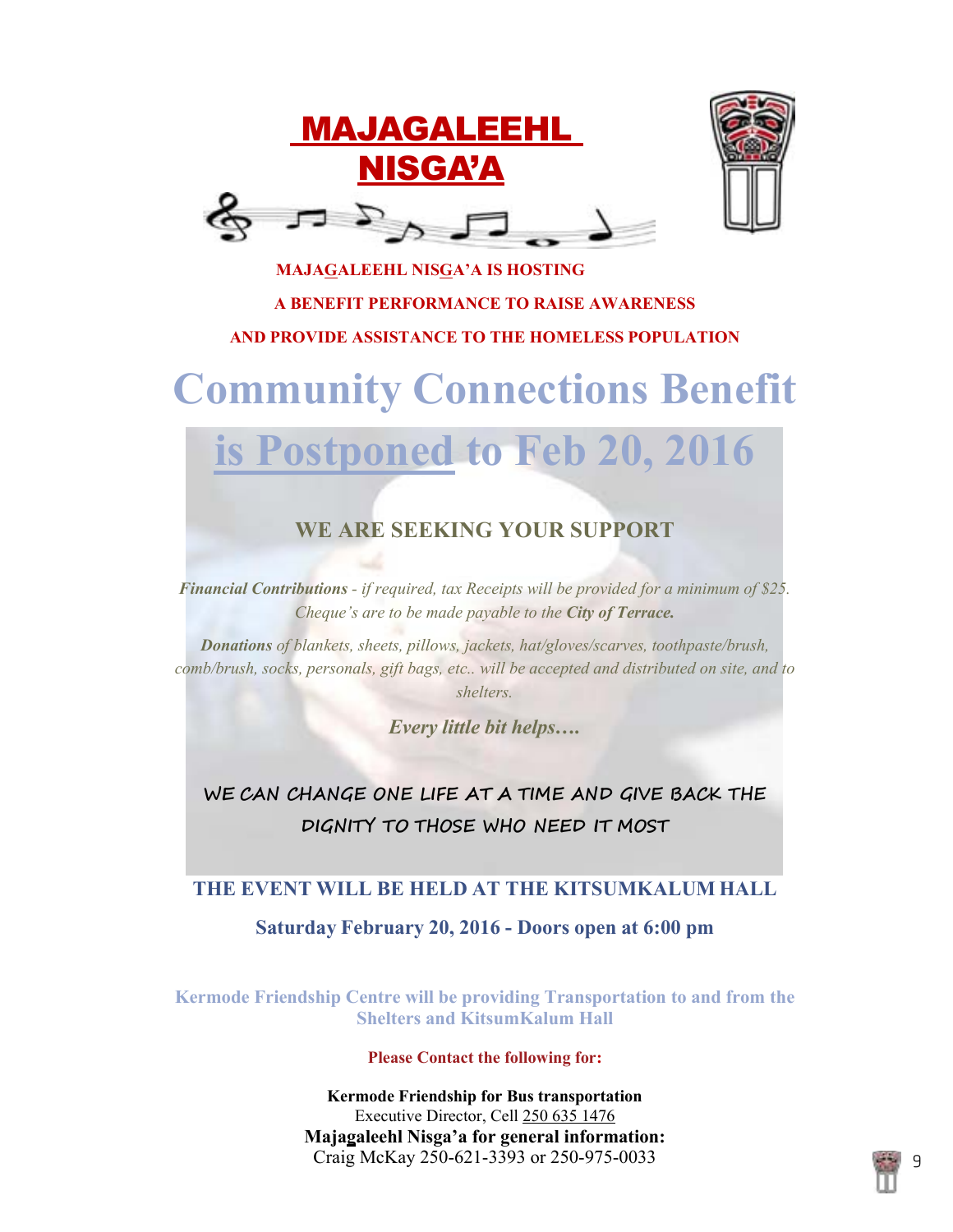# **BC Assessment / Property Tax 2016 Reminder**

The value of property including the buildings on that property is assessed by BC Assessment. Every property is assessed whether or not taxes are required to be paid. Assessment notices were sent out in early January.

For questions related to your assessment notice or to update your mailing address, please contact BC Assessment at 1-866-825-8322 or through their website at [www.bcassessment.ca](http://www.bcassessment.ca/) 

Property Tax notices:

The Nisga'a Nation is responsible for the taxation of Nisga'a Lands and tax notices were sent out by Nisga'a Lisims Government in May. To avoid penalty, taxes were due on or before July 2, 2015.

Section 24, 25 & 28 of the Nisga'a Real Property Tax Act:

As per Section 24 of the Nisga'a Real Property Tax Act, property taxes are due and payable on July 2nd of the taxation year. Payment made after July 2nd, as per Section 25 of the Nisga'a Real Property Tax Act, will include an imposed penalty in the amount of 10%. This penalty is due and payable immediately.

Payment of this penalty can be made from an account at a financial institution, by cheque

through the mail, or in person by cash or cheque at the main Administration Office of Nisga'a Lisims Government in New Aiyansh, British Columbia. Failure to remit payment will result in the accrual of interest beginning January 1, 2016, as per Section 28 of the Nisga'a Real Property Tax Act.

Grants:

There are grants offered for eligible applicants. The Home Owner Grant is available on principal residences. You and your spouse collectively can only apply for one principal residence. That is usually the house that you live in. The grant must be applied for using the application that was included as part of your tax notice. Note that the home owner grant reduces but does not eliminate the amount of tax you pay. The amount of the grant will vary depending on your circumstances. Generally, seniors and persons with disabilities receive a higher grant amount.

If you have any inquiries, please feel free to contact:

Terry Holt, Property Tax Administrator, (250) 633- 3005 [terryh@nisgaa.net](mailto:terryh@nisgaa.net) or

Janice Stephens, Government Services/Finance Manager (250) 633 3094 [janices@nisgaa.net](mailto:janices@nisgaa.net) 

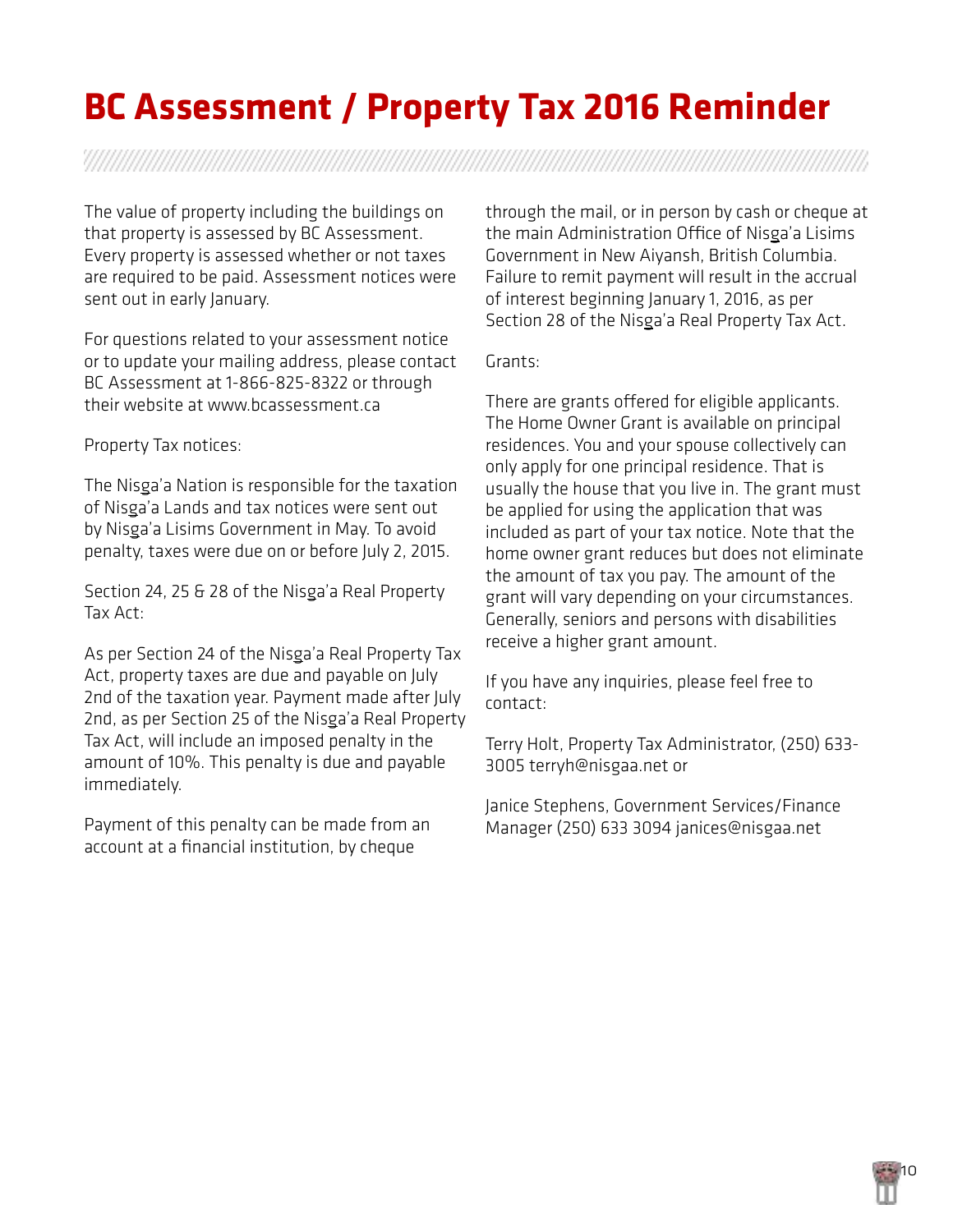# **Nisga'a Valley Health Authority Annual General Meeting**



The Nisga'a Valley Health Authority (NVHA) held its 28th Annual General Meeting (AGM) at Ts'oohl Ts'ap Memorial Centre in Gitwinksihlkw on January 18th. As required by its Constitution and Bylaws, the NVHA is required to convene a general meeting at least once a year primarily for the membership to adopt NVHA's financial statements and receive reports from NVHA's board of directors.

NVHA's Chief Executive Officer Julia Adams also provided a report on NVHA's operations with key priorities of the Nisga'a Nation Health Plan as the basis of her report.

Following the reports, membership in attendance had the opportunity to ask questions and provide feedback to the NVHA.

The AGM was called to order at 1:30pm and adjourned at approximately 9pm.

More photos of NVHA's AGM may be viewed at our photo album here: [http://nisgaanation.zenfolio.](http://nisgaanation.zenfolio.com/p380571026) [com/p380571026](http://nisgaanation.zenfolio.com/p380571026)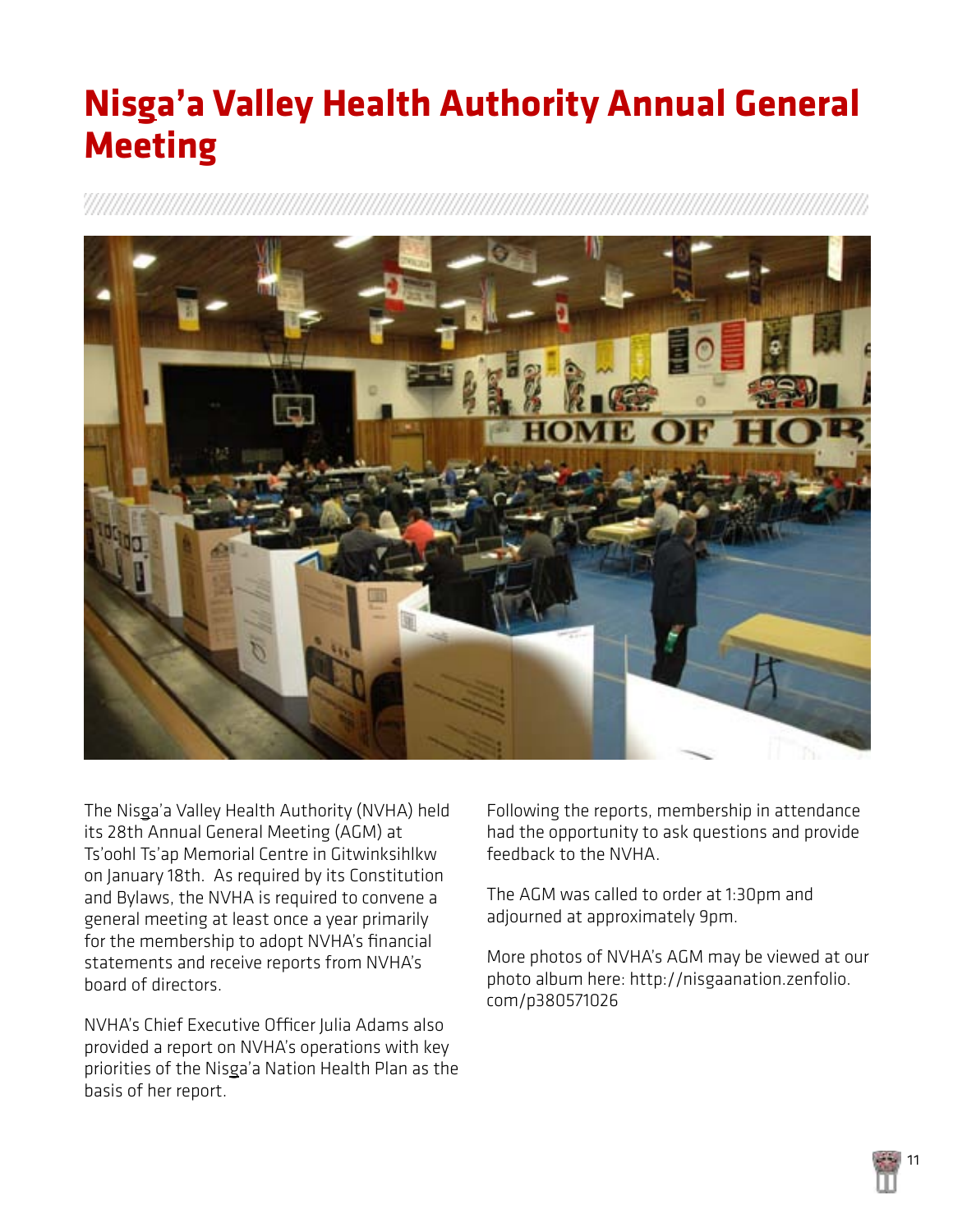# **40th Annual BC Elder's Gathering - July 2016**

a shekarar wasan wasan wasan wasan wasan wasan wasan wasan wasan wasan wasan wasan wasan wasan wasa

40th Annual BC Elders Gathering in Williams Lake, BC July 11, 12, 13, 14, 2016

To all BC First Nations Communities and Annual BC Elders Gathering Society Sponsor Partners

The host for the 40th Annual BC Elders Gathering under the guidance of Councillor Cecil Grinder and Elder Stan Stump is the Tl'etinqox Government from the Tsilhqot'in Nation with support from the Secwepemc, Carrier, Nuxalk & St'át'imc communities.

The 40th Annual BC Elders Gathering, will be held July 12,13 & 14, 2016 in Williams Lake, British Columbia. Next year's 2016 gathering will begin with the "early bird Wild West Celebration day" on Monday July 11 at the Williams Lake Stampede grounds beginning with a mountain race and Rodeo. A camp site on the Stampede Grounds is set up for motor homes and tents with cultural activities, Pow Wow, Sweat Lodges, healing circles and Slahal tournaments already in the early planning stages.

With the enormous excitement the elders from all across British Columbia have already demonstrated with next year's gathering being held in Williams Lake, the organizing committee is already looking at a shuttle service to the gathering for hotels in Quesnel, Williams Lake, Lac la Hache and 100 Mile House. The committee is putting together a list of camp sites for tents and motor homes. A list of billet and bed and breakfast locations is already being developed. With the early bird Wild West Celebration elders groups may wish to book four days this year.

The hunters, fisherman and cooks are already talking about making preparations for the traditional feasts. Tours are already being planned that will provide the opportunity for elders and guests to witness the rich culture, history and beauty of the Region.

Meetings have already taken place with the Cariboo Regional District (CRD), Tsilhqotin Nation Chiefs, Williams Lake City Hall, Williams Lake Indian Band, Cariboo Friendship Centre, Waste disposal service providers, Food Service providers, Portable washroom facilities providers, Williams Lake Tourism, Cariboo-Chilcotin School District, Cariboo Memorial Recreation Complex, Williams Lake Stampede Grounds and many others in making preparations for the gathering.

Our next planning meeting for the 40th Annual BC Elders Gathering with the host community elders will take place July 31, 2015.

It is the hope of the Annual BC Elders Gathering Society that all 203 First Nations Communities in the province attend the 40th Annual BC Elders Gathering in Williams Lake. It is also our wish that the Chief or their designated representative from every community attends the gathering in respect for their elders.

We look forward to all our sponsor partners and invited guests attending next year's gathering to share a meal and get to know the traditions and rich culture of our First People.

For inquiries and registration, please contact:

Cecil Grinder, Councillor Tl›etinqox-t›in Health Services PO Box 168 Alexis Creek, BC V0L 1A0 Phone: 250-394-4240 ext 219. Fax: 250-394-4234. Email: [cgrinder@tletinqoxtin.ca](mailto:cgrinder@tletinqoxtin.ca)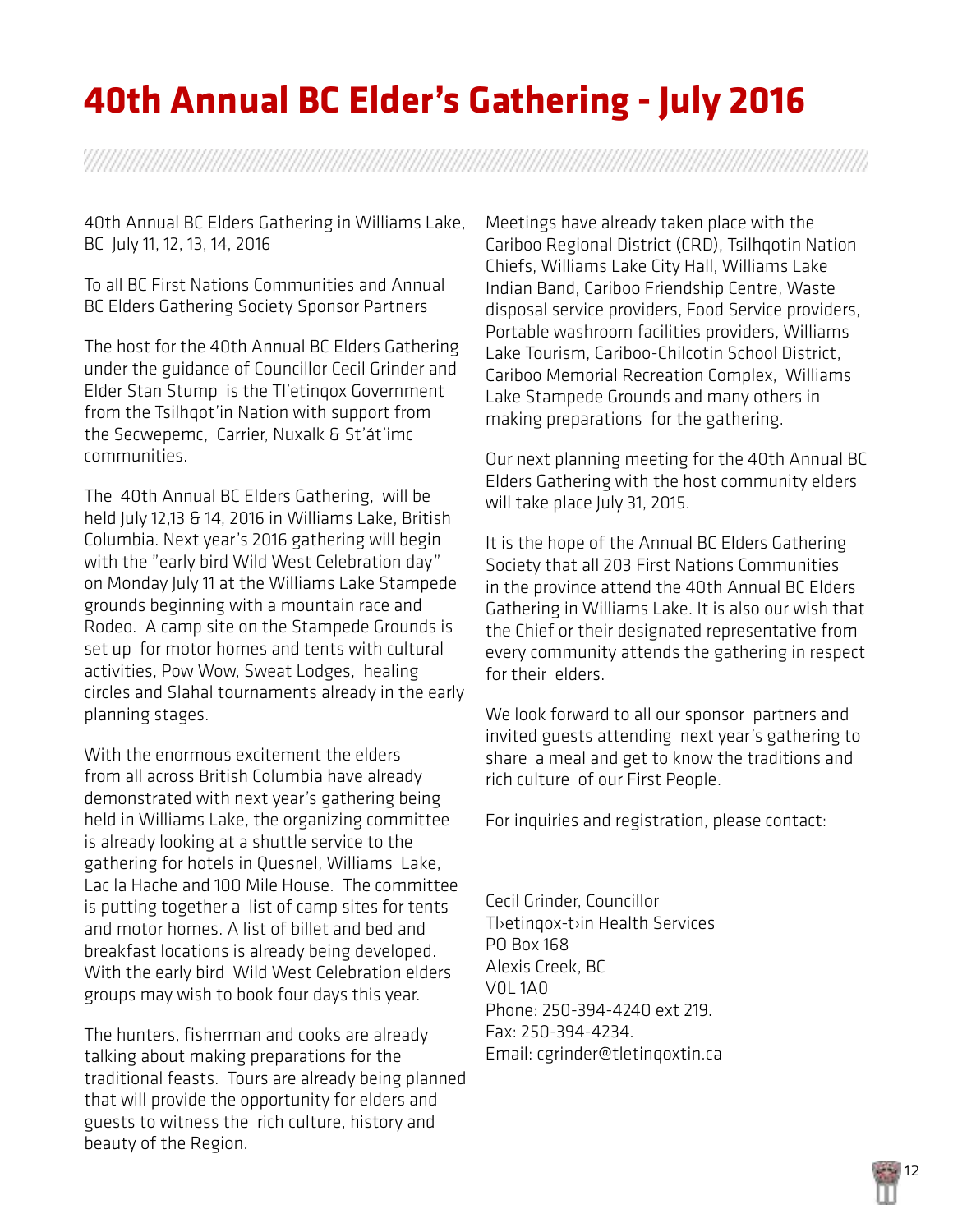# **Forum For Young Canadians**

# What is it about?

Forum is about one week that may very well change the rest of your life.

It's about giving smart and engaged 15 – 19 year olds a chance to experience Parliament Hill and supports them in using their voice. In Ottawa, on the Hill, with other equally dynamic youth.

It's about getting inside—deep inside—Canadian politics and public affairs and seeing what running the country looks like up close. It's about learning how to collaborate and share ideas, then turn them into real community action.

Beyond the history books, beyond the news channel and beyond classroom debates, there's a lot to discuss. Your voice can make an impact now.

Forum is also about inspiring youth to understand the dynamics and issues of their communities for three month before coming to Ottawa. For six months after their Ottawa experience youth are supported in having an impact and expanding their networks.

If you have ideas, if you think, read and talk about what's going on in the world. If you have something to say—say it at Forum. Be a Voice.

Read further at the Forum website to see how you can participate!

<http://forum.ca/the-program/>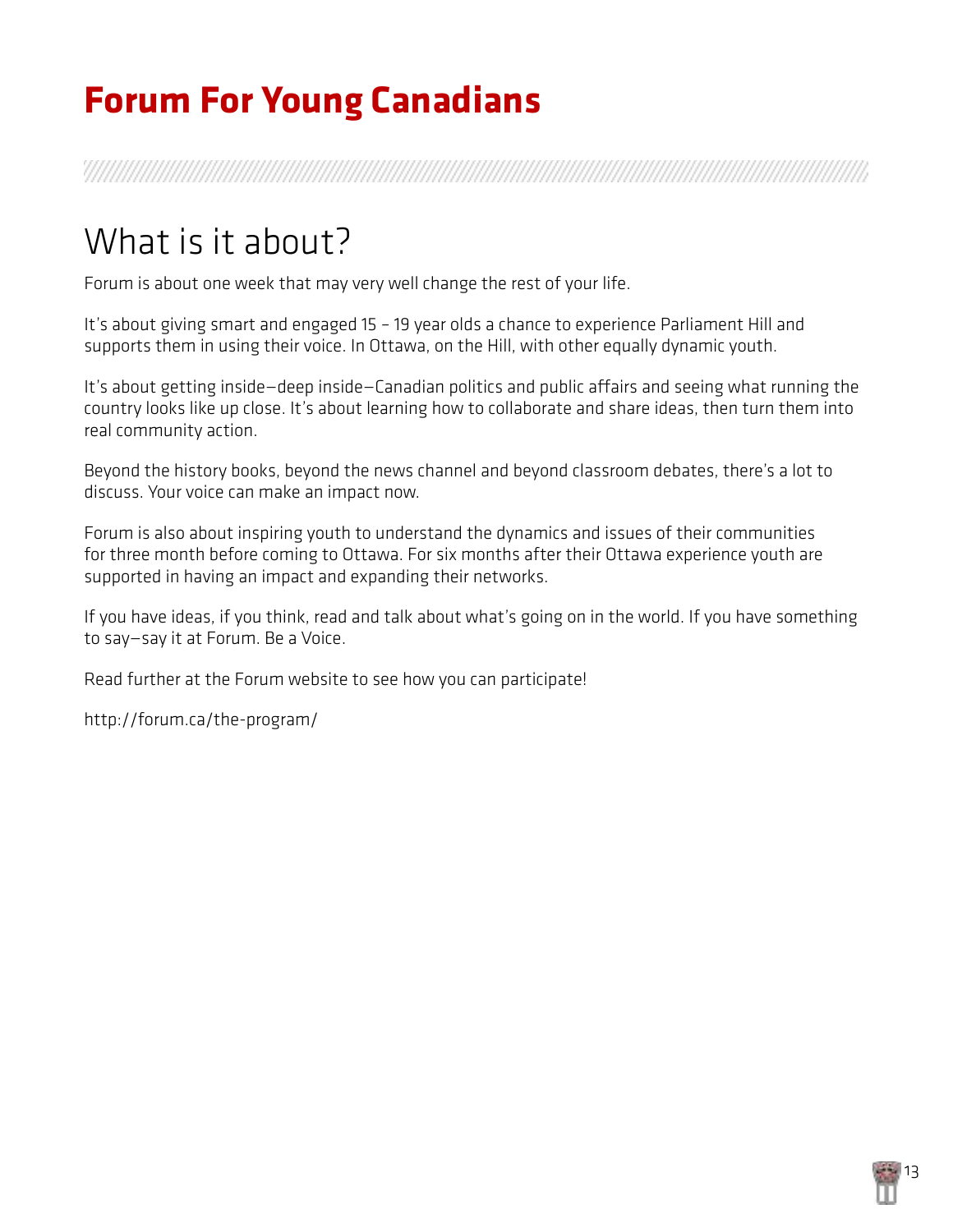# **Employment Opportunities**

a shekarar wasan wasan wasan wasan wasan wasan wasan wasan wasan wasan wasan wasan wasan wasan wasa

### Call for Resumes

NEST is calling for resumes from Nisga'a Citizens for the following skills or positions:

Please send your resumes to [nest\\_hr@nisgaa.net](mailto:nest_hr@nisgaa.net) with the subject line:

### "Resume call 2016-1"

A proponent actively working in the region is seeking resumes for the following:

- 1. Construction Lead hand
- 2. Journeyman Electricians
- 3. Apprentice that has a min of first year
- 4. Journeyman Carpenter
- 5. Plumber / Pipe fitters
- 6. Certified Crane operator
- 7. Journeyman Mechanic/ Millwright

NEST or the Nisga'a Lisims Government do not participate in selection of candidates, NEST will forward resumes for this call directly to the proponent for their independent review. The resumes must clearly indicate the fit to the posted opportunities.

14

Please consider indicating your Nisga'a heritage in your resume.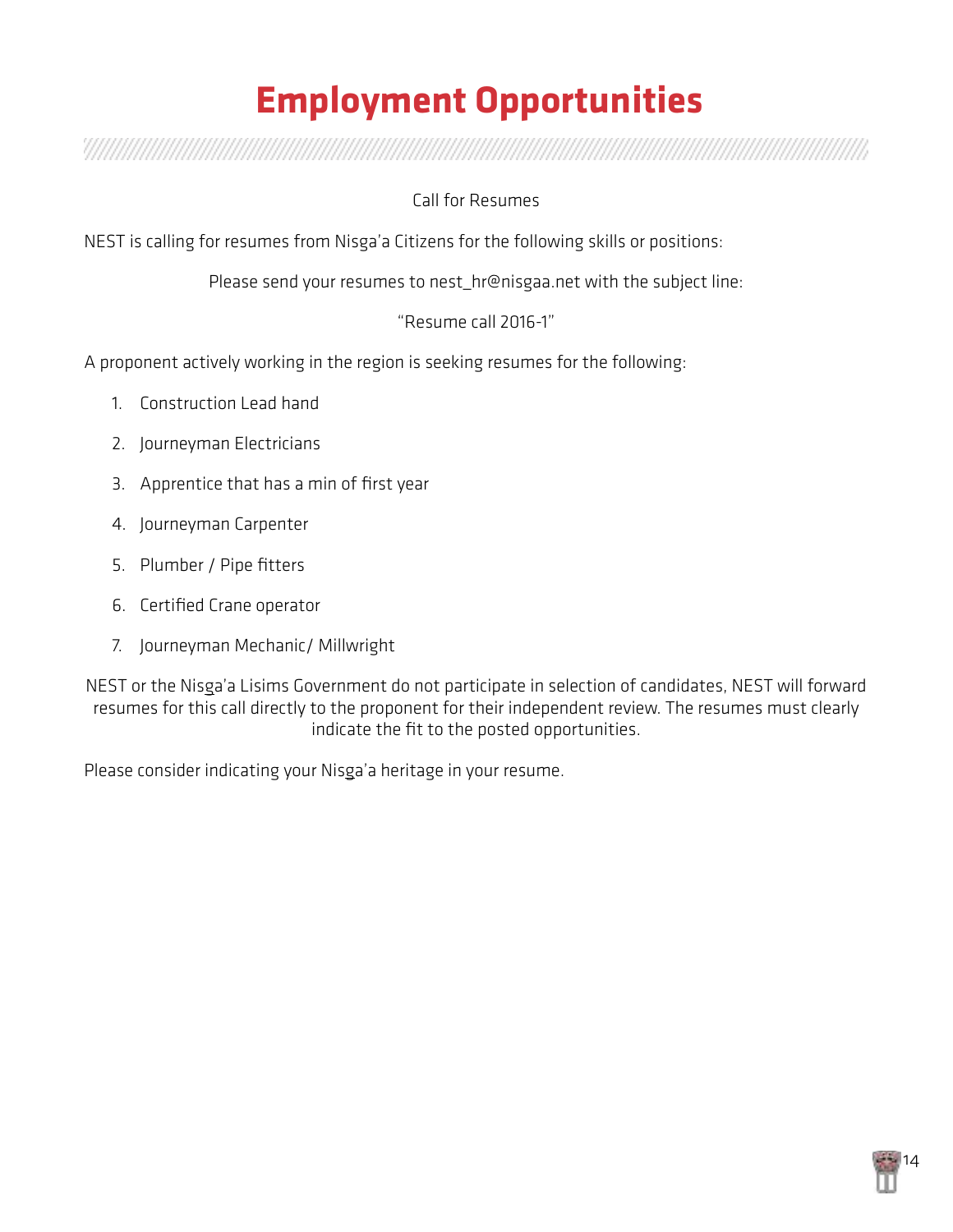#### Sayt-K'ilim-Çaat / one heart, one path, one nation



#### **JOB SUMMARY:**

The Family Skills Worker provides a range of supports aimed at promoting the well-being of children, youth and families. Services will include support to families who have experienced child protection interventions.

#### **DUTIES:**

- Gathers information relevant to the client by interviewing, observing behavior, meeting with caregivers and service providers by using a variety of inventories, checklists and questionnaires.
- Provides support, guidance and problem-solving to clients to address issues related to family functioning in an individual or group setting using techniques such as active listening, conflict resolution, basic group counselling techniques and psycho-educational group methods to resolve the identified problems, needs, and risks.
- Develop and implement a Family Goal Plan and attend court with clients.
- Liaise with Ministry of Children and Family Workers and other service providers.
- Participate in the development, modification and evaluation of client service plans at integrated case management meetings on a regular basis to report clients' activities and progress
- Outline services provided by the program and/or organization. Provides information on and referral to other community service providers, resources and professionals as required.
- Provides parenting and/or life skills building to clients on issues such as parent-child interaction, child development, discipline and guidance, and behavior management.
- Provides emotional support, practice assistance and feedback to clients May, on occasion, facilitate educational sessions and workshops to clients.
- Maintains client related records and statistics and provides reports to the supervisor.
- Performs other related duties as required.

#### **EDUCATION AND EXPERIENCE:**

- Bachelor of Social Work, Child and Youth Care or a comparable degree is highly preferred; or
- Social Services Diploma with two years extensive experience required.

#### **KNOWLEDGE, SKILLS AND ABILITIES:**

- Excellent interpersonal, written and verbal communication skills including an ability to communicate complex information to a wide variety of audiences;
- Demonstrated professionalism, judgment, diplomacy, tact, and sound decision making ability;
- Ability to prioritize, organize and manage a workload often including multiple, competing demands;
- Knowledge of the Nisga'a language and culture is a definite asset;

#### **OTHER:**

The successful candidate will be required to have/complete/provide:

- 1. A valid BC Drivers' license with current drivers' abstract
- 2. Three recent work related references;
- 3. The successful candidate will be subject to a criminal records check;

Applicants are required to submit a resume with cover letter describing their qualifications and related experience prior to **5:00 p.m. on Tuesday, February 16, 2016.** We thank all applicants for their interest, however, only those selected for an interview will be contacted. Please be advised that social media checks are part of the recruitment process.

**ALL RESUME PACKAGES MAY BE DIRECTED TO**: Nisga'a Lisims Government-Attention: Human Resources Department PO Box 231, Gitlaxt'aamiks B.C. V0J 1A0

Fax: (250) 633-2367 Email: hrdept@nisgaa.net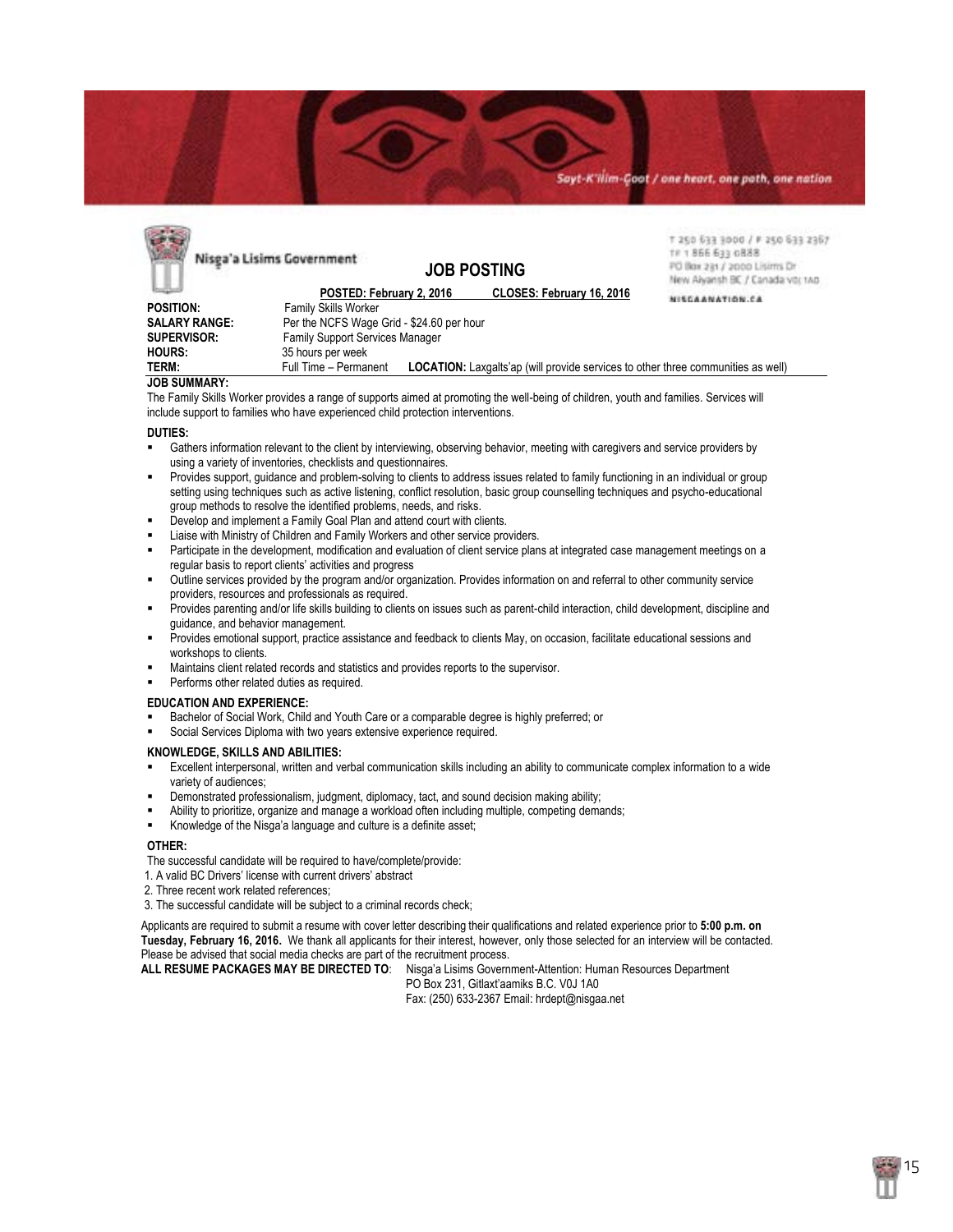Sayt-K'ilim-Coot / one heart, one path, one nation

| Nisga'a Lisims Government |                                                 |                          | <b>Job Posting</b>    | T 250 633 3000 / F 250 633 2367<br>TF 1.866.63% GB88<br>PO Box 231 / 2000 Lisims Dr<br>New Aiyamh BC / Canada voj 1A0 |                                                                                                                                                 |  |  |
|---------------------------|-------------------------------------------------|--------------------------|-----------------------|-----------------------------------------------------------------------------------------------------------------------|-------------------------------------------------------------------------------------------------------------------------------------------------|--|--|
|                           |                                                 | POSTED: February 1, 2016 |                       | CLOSES: February 15, 2016                                                                                             | NISCANNATION CA                                                                                                                                 |  |  |
| <b>POSITION:</b>          | Deputy Director of Programs and Services        |                          |                       |                                                                                                                       |                                                                                                                                                 |  |  |
| <b>SALARY RANGE:</b>      | Commensurate with Qualifications and Experience |                          |                       |                                                                                                                       |                                                                                                                                                 |  |  |
| <b>SUPERVISOR:</b>        | Director of Program and Services                |                          |                       |                                                                                                                       |                                                                                                                                                 |  |  |
| <b>HOURS:</b>             | 35 hours per week                               | <b>TERM:</b>             | Full Time - Permanent | <b>LOCATION: Gitlaxt'aamiks</b>                                                                                       |                                                                                                                                                 |  |  |
|                           |                                                 |                          |                       |                                                                                                                       | <b>IOD CUBBBADY</b> Under the Nicagio Final Agreement (Treaty), Nicagio Constitution and applicable Nicagio Icoiolation, the Deputy Director of |  |  |

**JOB SUMMARY:** Under the Nisga'a Final Agreement (Treaty), Nisga'a Constitution and applicable Nisga'a legislation, the Deputy Director of Programs and Services will assist the Director of Programs and Services to provide the overall direction and guidance regarding the Nisga'a Lisims Government's public and core programs. This includes ensuring effective implementation of the Nisga'a Programs and Services Delivery Act in accordance with directions and delegations from the CEO, the Executive and Wilp Si'ayuuklh Nisga'a (WSN).

#### **RESPONSIBILITIES:**

**Call British** 

- Reporting to the Director of Programs and Services, the Deputy Director will oversee the following: Post-secondary Education funding; Youth Organizing Youth; Ayuukhl Nisga'a Department; delivery of programs and services with the Terrace NLG office and two Urban Locals; Contract Management of WWNI and Nisga'a School District 92.
- Ensures the effective implementation of the *Nisga'a Programs and Services Delivery Act,* including developing, negotiating, establishing, monitoring, evaluating, budgetary control, and/or providing functional control in respect of: Post-secondary Education, K- Grade 12, and nursery offered within the Nation, as well as program delivery of financial support to Nisga'a citizens to attend accredited post-secondary education or training institutions.
- The Deputy Director will liaise and work with Village Governments, Urban Locals, Programs and Services Committee, Nisga'a Youth Advisory Council, Council or Elders, Education Entities and other program and service providers internal and external to the Nisga'a Nation.
- Within the Directorate's mandate, draft necessary policies, procedures or regulations, for approval, as well as develop, evaluate, monitor and implement projects and necessary budgeting requirements.
- The Deputy Director will assist the Director to recommend and implement appropriate program or service policies, practices, standards, controls, systems and reporting requirements and will evaluate programs and services for economy, efficiency and effectiveness and work collaboratively with management and staff teams on work plans and budgets. To assist in the research and development of grant proposals for all programs within this directorate Other duties as may be required.

#### **QUALIFICATIONS / KNOWLEDGE / SKILLS / ABILITIES:**

- A minimum of a bachelor's degree in: public administration; finance; economics; or social sciences such as social work, health or education, is required. Master's degree preferred.
- Significant experience working in aboriginal communities on social programming issues at a senior administrative level of accountability is essential.
- Knowledge and understanding of program and service issues under Treaty is preferred.
- Knowledge of Nisga'a Language and culture is preferred.
- Dynamic ability to work effectively with other social service agencies, as well as the general public is required.
- Advanced comprehension and proven success in program development, monitoring, evaluation and financial management is essential. Proven success in accessing funds for needed programs from BC, Canada and other organizations is preferred.
- A motivated self-starter that is able to lead teams to achieve outstanding results is required.

#### **OTHER REQUIREMENTS:**

1. Valid B.C. Driver's license.

#### **The successful candidate will be required to complete/provide:**

- 3 recent work related references;
- The successful candidate will provide a current driver's abstract;
- Applicants must be able to work in Canada; Criminal Records Check will be required of the successful candidate.

Applicants are required to submit a resume with cover letter describing their qualifications and experience prior to 5:00 pm on Monday, February 15, 2016. We thank all applicants for their interest, however, only those selected for an interview will be contacted. Please be advised social media checks are part of the recruiting process. **ALL RESUME PACKAGES MAY BE DIRECTED TO:** Nisga'a Lisims Government

 Attention: Human Resource Department P.O. BOX 231, Gitlaxt'aamiks, B.C., V0J 1A0 Fax Number: 250-633-2367 Email: hrdept@nisgaa.net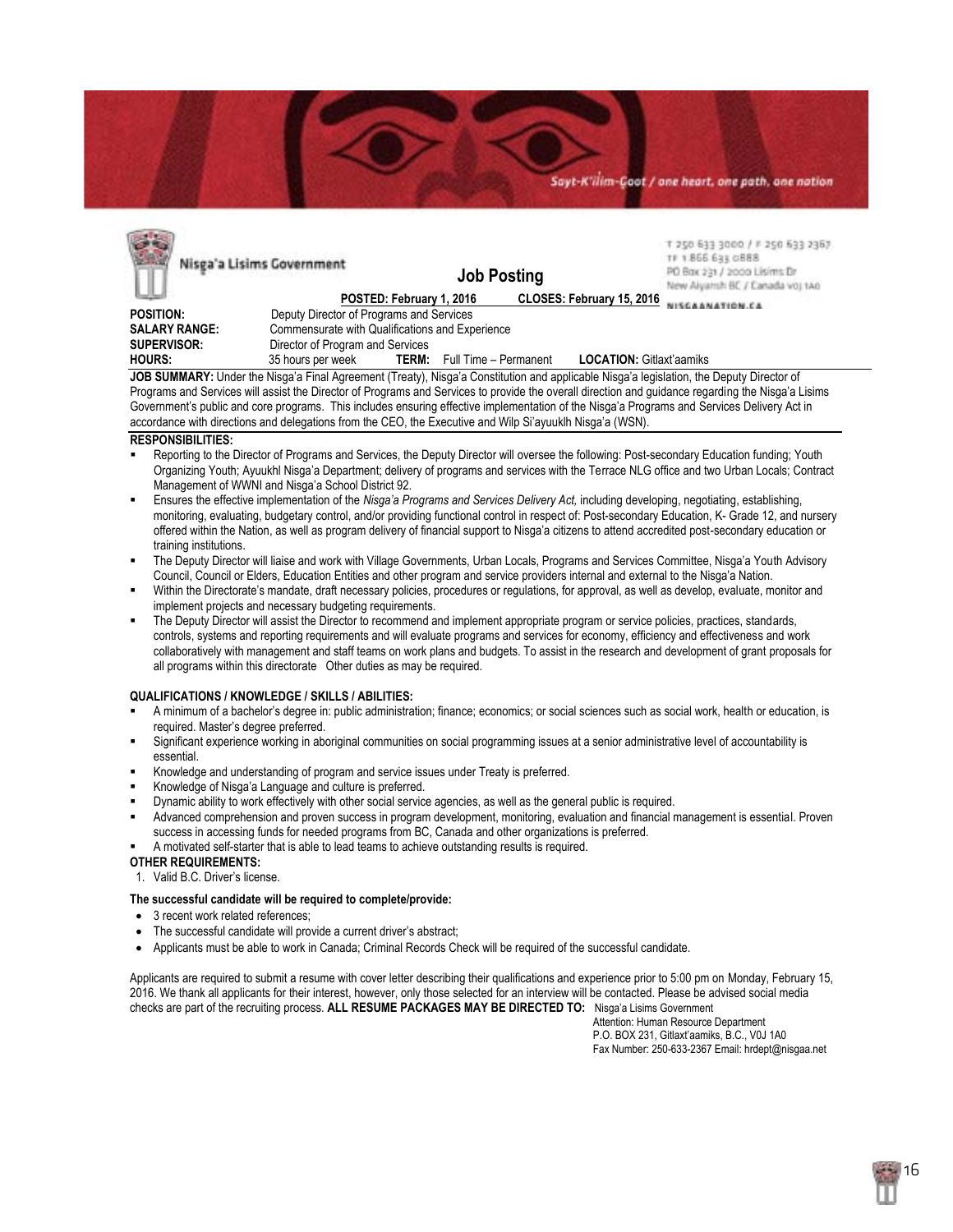

| Nisga'a Lisims Government                                                                                          |                                                 | <b>Job Posting</b>       |                                    |  | T 250 633 3000 / F 250 633 2367<br>1F 1866 611 0888<br>PO Box 231 / 2000 Lisims Dr<br>New Alvansh BC / Canada voi sao |                                                                                                                                          |  |
|--------------------------------------------------------------------------------------------------------------------|-------------------------------------------------|--------------------------|------------------------------------|--|-----------------------------------------------------------------------------------------------------------------------|------------------------------------------------------------------------------------------------------------------------------------------|--|
|                                                                                                                    |                                                 | POSTED: February 1, 2016 |                                    |  | CLOSES: February 15, 2016                                                                                             |                                                                                                                                          |  |
| <b>POSITION:</b>                                                                                                   | Language Coordinator                            |                          |                                    |  |                                                                                                                       |                                                                                                                                          |  |
| <b>SALARY RANGE:</b>                                                                                               | Commensurate with Qualifications and Experience |                          |                                    |  |                                                                                                                       |                                                                                                                                          |  |
| SUPERVISOR:                                                                                                        | Ayuukhl Nisga'a Manager                         |                          |                                    |  |                                                                                                                       |                                                                                                                                          |  |
| <b>HOURS:</b>                                                                                                      | 35 hours per week                               |                          | <b>TERM:</b> Full Time - Permanent |  | <b>LOCATION: Gitlaxt'aamiks</b>                                                                                       |                                                                                                                                          |  |
|                                                                                                                    |                                                 |                          |                                    |  |                                                                                                                       | JOB SUMMARY: Provides for coordination and support to the Ayuukhi Nisga'a Department with language revitalization planning, and works in |  |
| conjunction with the organization and assisting staff to carry out the projects of the Ayuukhl Nisga'a Department. |                                                 |                          |                                    |  |                                                                                                                       |                                                                                                                                          |  |

#### **DUTIES:**

**CORPORATION** 

- Provide Ayuukhl Nisga'a Department with the coordination of language revitalization planning;
- Coordinate the process of authenticating and authorizing translation and interpretation for Nisg̱a'a language;
- Coordinate the planning and processes to assess the vitality of Nisga'a language for the purpose of providing the most current assessment of the status of the Nisga'a language;
- Provide reports and updates to the Manager;
- Maintain a repository of all known language resources in the Nation.
- Promote speaking and learning Nisga'a;
- Assist with Nisga'a Lisims Government activities and events as needed;
- Operates or performs such standard office duties such as producing general office written or electronic correspondence, handling a variety of office equipment, and observing proper procedures to process records, or other materials, etc.;
- Various administrative tasks as assigned by and under the direction of the Manger of Ayuukhl Nisga'a Department or the Deputy and Director of Programs and Services Department;
- Operates in a climate of confidentiality requiring discretion;
- Other general office duties as assigned.

#### **EDUCATION or OCCUPATIONAL CERTIFICATION**:

- Minimum grade 12 or equivalency required;
- Post-Secondary training as a Language Teacher, Linguist or in Language Revitalization.

#### **EXPERIENCE:**

Minimum 2 years in related language revitalization position required, 5 years preferred.

#### **SKILLS** *I* **ABILITIES:**

- Performs efficiently and effectively in a Team environment.
- Proficient level of fluency and literacy of the Nisga'a language is required.
- Have good knowledge of Nisga'a culture required;
- Excellent planning and organizational skills with attention to detail required;
- Excellent written, verbal and interpersonal communication skills required;
- Proficient in use of standard Microsoft Office applications is required as is accurate and efficient keyboarding;
- Demonstrated familiarity and competency with computerized database systems is an asset;
- The incumbent will typically work Monday to Friday, 9:00 a.m. to 5:00 p.m. however, must be able to work a flexible schedule from time to time including evenings and/or weekends depending on operational requirement;
- Valid BC driver's license, preferred.

#### **OTHER:**

- 3 recent work related references will be required
- The successful candidate will be subject to a criminal records check.

Applicants are required to submit a resume with cover letter describing their qualifications and experience prior to 5:00 pm on **February 15, 2016**. We thank all applicants for their interest, however, only those selected for an interview will be contacted. Please be advised social media checks are part of the recruiting process. **ALL RESUME PACKAGES MAY BE DIRECTED TO:** Nisga'a Lisims Government

Attention: Human Resource Department P.O. BOX 231, Gitlaxt'aamiks, B.C., V0J 1A0 Fax Number: 250-633-2367 Email: hrdept@nisgaa.net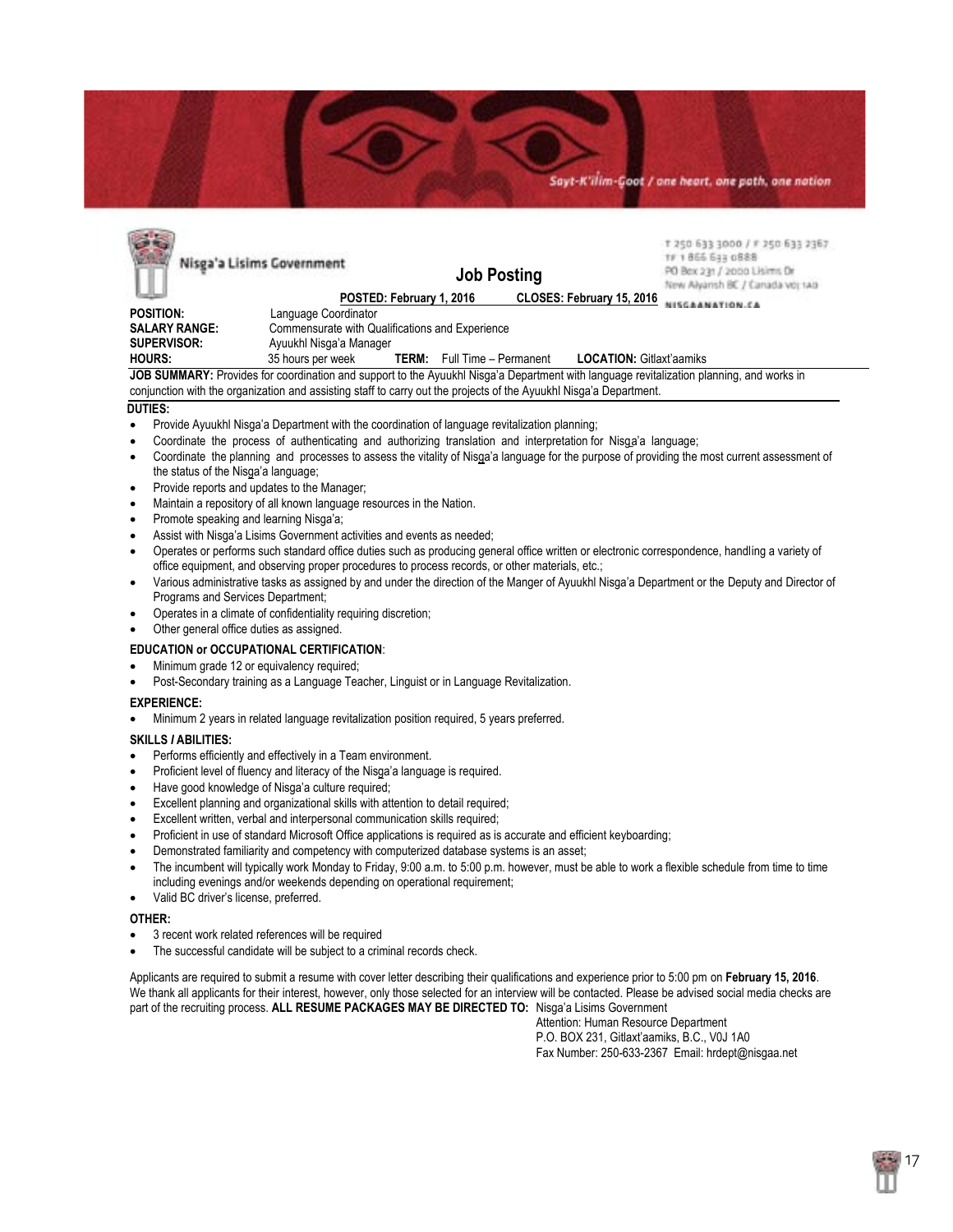# **NLG January 2016 Executive Resolutions**

### **Resolution 2016/03 / January 28, 2016**

CONSIDERING THAT it is in the interest of the Nisga'a Nation to challenge the assessed value of the Northwest Transmission Line right of way within Nisga'a Lands (the "NTL Right of Way") as set out in a supplementary roll for 2015 prepared by the assessor under section 12 of the British Columbia Assessment Act (the "2015 Supplementary Roll");

### MOVED THAT:

(1) the Nisga'a Nation, as represented by the Nisga'a Lisims Government Executive, file a notice of complaint under Part 4 of the British Columbia Assessment Act in respect of the assessed value of the NTL Right of Way as set out in the 2015

Supplementary Roll (the "Complaint"); and (2) the Chief Executive Officer be authorized to instruct legal counsel in relation to the filing, conduct and disposition of the Complaint

### **Resolution 2016/04 / January 28, 2016**

#### CONSIDERING THAT:

a vacancy has occurred in the position of Director of Programs and Services for Nisga'a Lisims Government established under section 5 of the Nisga'a Programs and Services Delivery Act;

under section 5(2)(q) of the Nisga'a Personnel Administration Act the Chief Executive Officer of Nisga'a Lisims Government, with the prior approval of the Executive, is responsible for appointing persons to office as Nisga'a Lisims Government Directors; the Chief Executive Officer, having accepted the recommendation of the selection committee struck to consider the qualifications of the candidates for the position of Director ofPrograms and Services, now seeks to appoint Ms. Denise Verreault to this position;

### MOVED THAT:

1. the Executive of Nisga'a Lisims Government approve the appointment of Ms. Verreault to the position of Director ofPrograms and Services; and

2. Ms. Verreaulls position be made effective immediately.